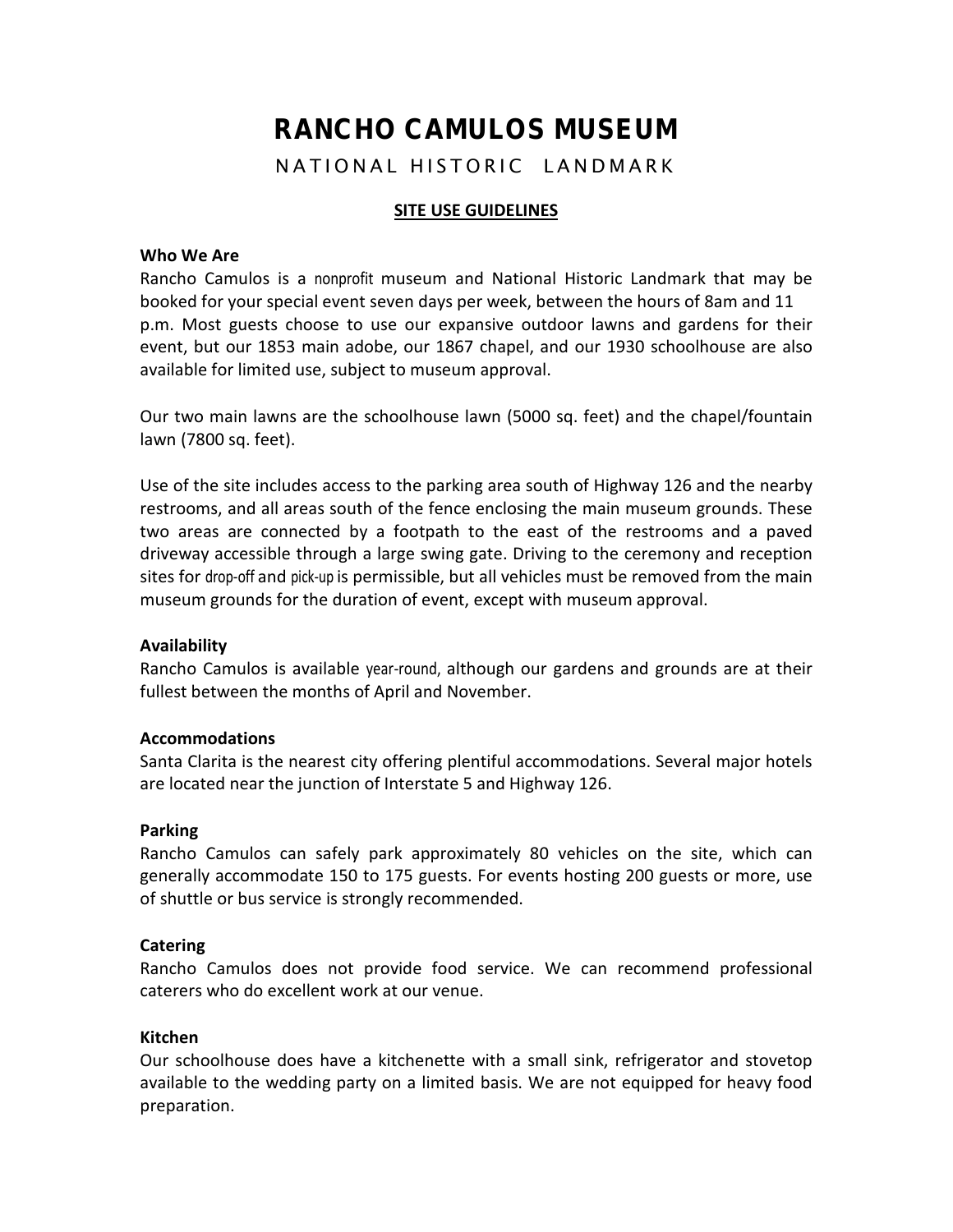# **Outdoor Cooking**

Professional caterer or rental company only. Must be licensed and approved.

# **Music and Amplification**

While we welcome amplified music from DJs and bands, please bear in mind that Rancho Camulos' power supply is antiquated and fragile. Generators for amplification are *required*.

# **Dance Floor**

Rental company only. Can be installed no earlier than 24 hours before the beginning of the event, and must be removed no later than 24 hours after, except with museum approval.

# **Tables and Chairs**

Rancho Camulos can furnish tables and chairs for 80 at no additional cost. The tables are 5' rounds and can seat 8 comfortably. The chairs are white plastic. Additional or alternative seating needs to be brought in or rented. Linens for museum tables must be provided by client.

# **Lighting and Heaters**

For the safety of our guests, outdoor lighting *must* be arranged for evening events with a professional lighting vendor. Propane-fueled space heaters are welcome but must be located away from buildings and foliage.

#### **Restrooms**

Limited-use, ADA-approved restrooms are available near the parking area for arriving guests. Clients with 150 or more guests are required to arrange for professional portable restrooms to be brought onto the museum site, and placed nearby the reception area for the duration of the event. Museum staff can suggest vendors and placement of such facilities.

The schoolhouse restroom is available for the wedding party only.

#### **Dressing areas**

Private dressing areas are provided for both the Bride and Groom.

# **Telephone**

The museum office in the schoolhouse has a telephone available for emergencies. Our office number is 805-521-1501.

# **Wedding Coordination**

For weddings we strongly recommend that you hire a day of event coordinator. Rancho Camulos staff can provide suggestions on staging a wedding and reception and can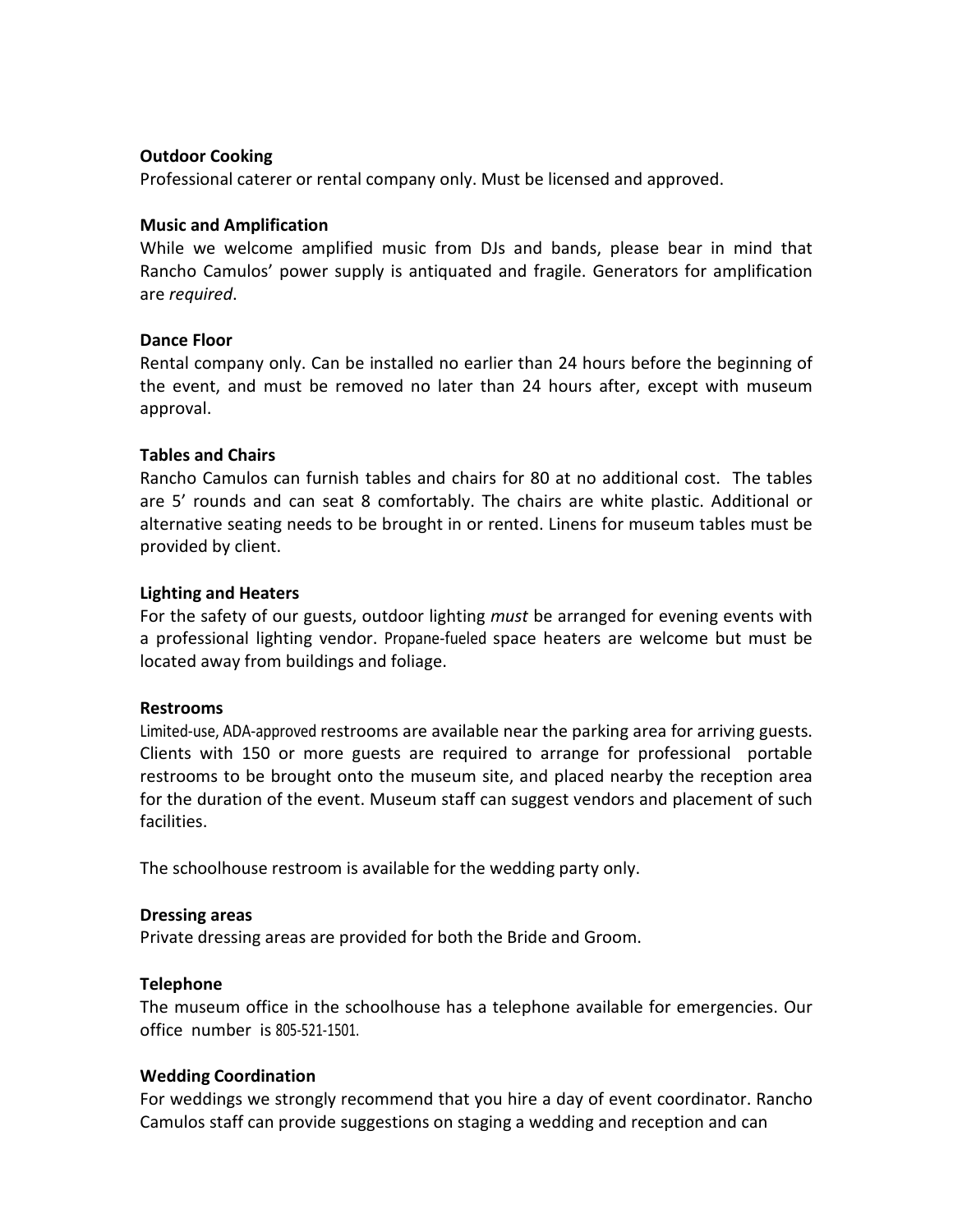answer many of your questions, but do not provide event coordination services. Weddings and other special occasions go much smoother with the assistance of a professional coordinator.

# **Wheelchair Access**

Unfortunately our walkways and historic buildings are not currently ADA-approved. Guests with disabilities can be dropped off close to the site of the wedding and reception. A handicapped space is available near the public restroom in the parking lot.

# **Cleanup/Trash**

Caterers or the client renting the site are responsible for cleaning up all food and trash before leaving the site. A dumpster is provided in the parking lot for trash. If trash exceeds the capacity of the dumpster, the caterer or client is responsible for hauling away the excess trash. A limited number of on-site trashcans are available. Client or catering company are responsible for providing trashcan liners. The client's \$500 refundable security deposit will be held until cleanup is completed. The wedding party is permitted to return the day after the wedding to pick up personal items.

# **Alcohol**

Beer, wine and spirits allowed. Must be dispensed by a licensed bartender. Subject to museum approval.

#### **Smoking**

Smoking in designated areas only. Smoking near structures strictly prohibited.

#### **Insurance**

Event insurance certificate showing comprehensive liability coverage to minimum \$1,000,000 must be provided at least 14 days prior to the event. Coverage is available through most home owner policies or through Wed Safe. (See vendor list.) Rancho Camulos Museum, its successors and assigns must be named as additional insured. The Museum shall not be held responsible for any accidents, injury, or loss of private property.

#### **Other**

No rice or seed allowed. Rose petals or other floral only.

# **Reservations/Cancellations**

Rancho Camulos may be reserved up to one year in advance. A non-refundable \$1,000 deposit is required. Balance, including refundable security deposit, must be paid no later than 14 days prior to the event.